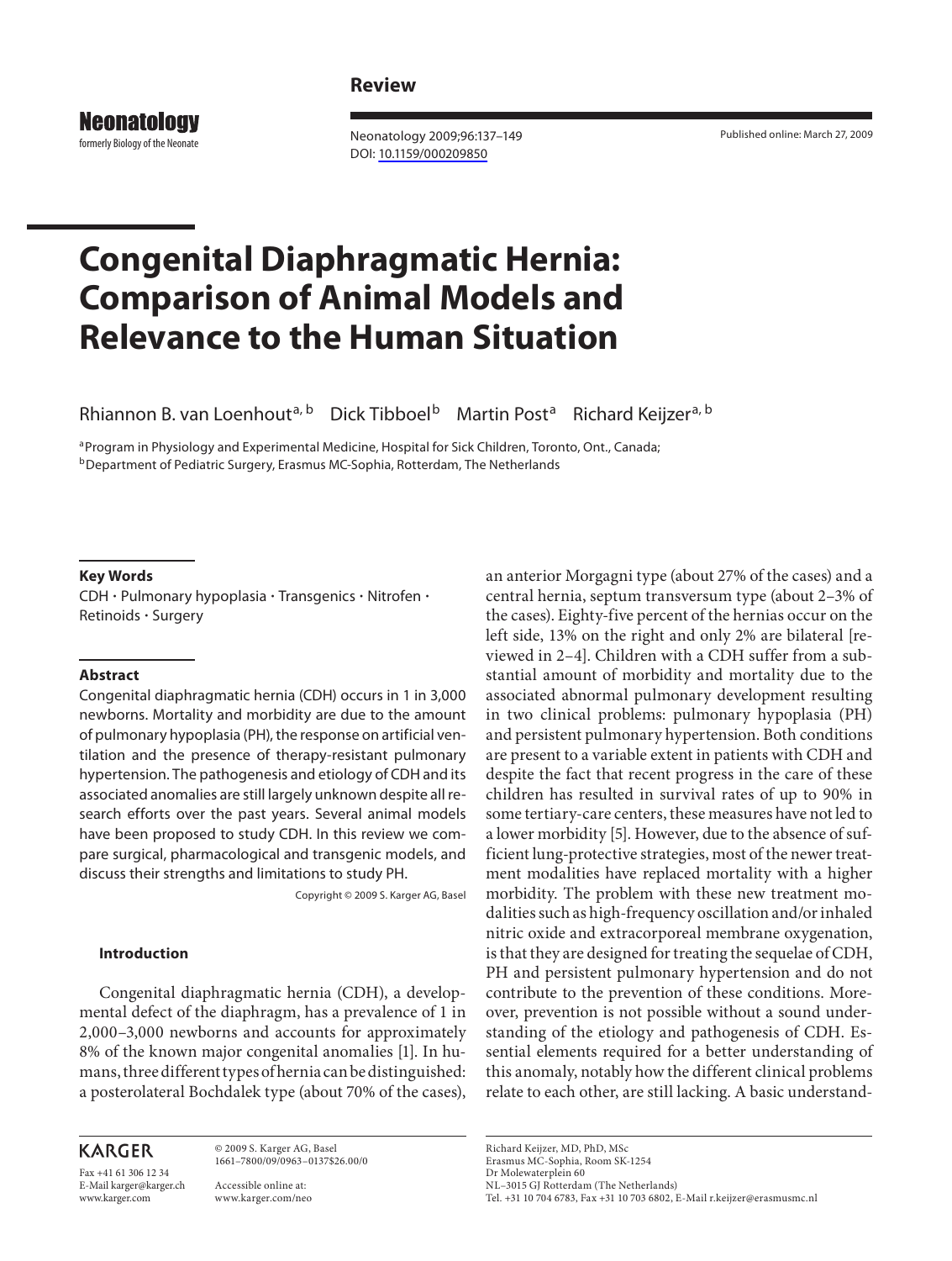ing of how a CDH arises together with PH and persistent pulmonary hypertension is fundamental in our quest for new answers on how to protect these children from the sequelae of this anomaly. Furthermore, it may aid in finding ways to modulate the natural course in a prenatally diagnosed baby in the near future [6].

 Animal models available to study CDH include a surgical model in the rabbit and sheep, a pharmacological (nitrofen) model in the rat and mouse, and genetic (knockout) mouse models. In this review we will describe these three models and specifically focus on PH, address their differences and discuss their relevance to human CDH.

### **Surgical Models**

 One of the hypotheses concerning the pathogenesis of PH in CDH is that it results from the intrathoracic herniation of the abdominal viscera, thereby compromising pulmonary development. Fetal breathing movements are impaired and, therefore, normal development of the lungs is hampered. Based on this idea, the first surgical animal models were created to study both lung pathogenesis and rescue options. The most commonly used surgical models use sheep and rabbits.

 The sheep model was introduced by Delorimier et al. [7] in 1967. The hernia is surgically created at gestational days 72–75 (term is 145–149 days). The abdominal bowel is positioned into the chest to optimally mimic human CDH. Gestational days 72–75 in sheep are equivalent to a gestational age of 10 weeks in humans. This is the pseudoglandular stage of lung development: the moment of pleuroperitoneal canal fusion during diaphragmatic development [8]. Later, a similar surgical model was developed in rabbits. Advantages of the rabbit model over the sheep model are its shorter gestational period (term is 31 days with the hernia created at day 23), the larger litter size, easy availability and lower costs [9, 10] .

 Surgical models are mainly suitable to investigate interventional strategies in CDH. Examples of investigated interventions are administration of corticosteroids, in utero repair of the diaphragmatic defect and fetal tracheal occlusion or a combination of the two [11, 12] . In utero repair has been attempted with either primary closure of the defect by using a patch (immediate reduction) or secondary closure by using the slow 'silo' reduction technique in which the opening gradually reduces as the fetus grows [13–15] . After successful in utero repair of induced CDHs in animal models, including nonhuman primates, Harrison et al. [14] performed the first human surgical

repair in utero. Unfortunately, it quickly became clear that there was no improvement in survival and, moreover, an increase in premature delivery was observed.

 Later, tracheal ligation or clipping was developed with the aim to gradually reposition the abdominal viscera back into the abdomen [16-18]. The rationale was based on the observation that children with a prenatal airway obstruction have hyperplastic lungs [19] . Preventing lung fluid efflux exerts a build-up pressure in the thoracic cavity that repositions the abdominal viscera back in the abdomen. Di Fiori et al. [17] demonstrated that tracheal ligation reversed the effects of surgically induced PH in fetal sheep. Unfortunately, the results of human trials on this ex-utero intrapartum treatment technique with clipping were disappointing even when a minimally invasive approach was used. Again premature delivery appeared to be the problem [20–22]. Later the 'plug the lung until it grows' method was developed in lambs. Endoscopically, an inflatable balloon is inserted through the fetal mouth in the trachea through a catheter, which then is filled with saline and kept in place for several days [23– 28] . A tracheal occlusion trial in humans in North-America demonstrated no differences in survival when compared to controls. The authors blamed this on an improvement in survival in the control group due to increased care in a specialized center [22]. However, Deprest et al. [29, 30] stated that a great part of the enrolled patients were likely to have survived without treatment based on the 'lung area to head circumference ratio' risk assessment. Exclusively, the most severe CDH cases were enrolled in a European study and underwent the fetoscopic endoluminal tracheal occlusion (FETO) procedure. This study demonstrated up to 64% survival in comparison to 8% survival of nontreated comparable CDH patients, and thus appeared to be very promising [29, 31–33] . The same group demonstrated similar results in a more homogeneous group a year later [34]. Premature rupture of the membranes, with the risk of premature delivery, appeared to be a common complication, but in a more recent study it was shown that there was an increase to 75% of deliveries after 34 weeks when FETO was performed due to improved experience. The most recent publication demonstrated a survival rate of 50%, with a higher neonatal survival with prenatal balloon removal in comparison to perinatal removal [33]. It was also demonstrated that lung volume before and lung response after FETO are important survival predictors [35, 36] . At this moment, the FETO task force is working on permission to start a randomized controlled trial to better validate these preliminary results [33, 37].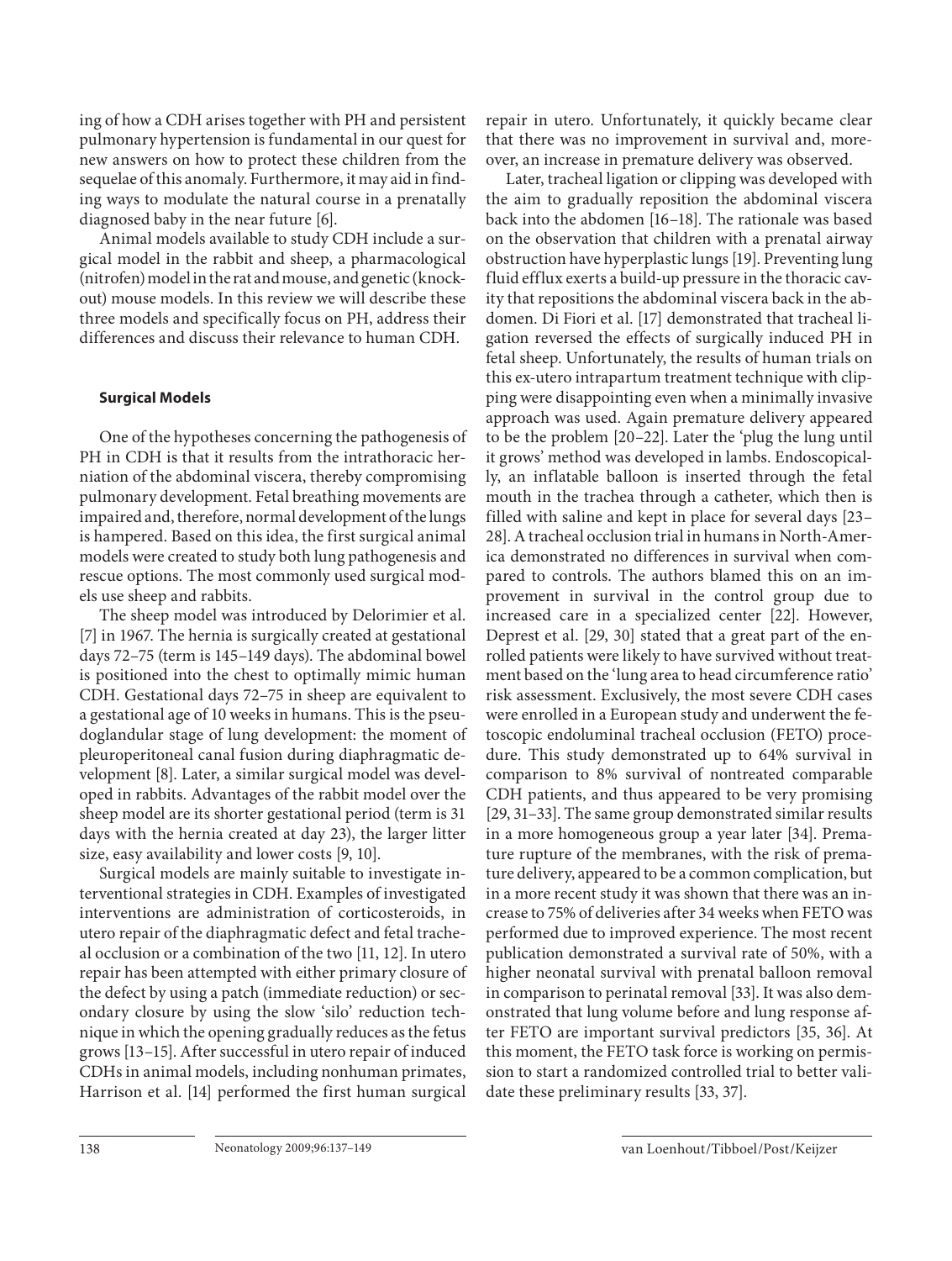Tracheal occlusion in surgical models has not only been shown to improve PH, but pulmonary vascular abnormalities also benefit from this procedure. For instance, tracheal occlusion studies in fetal sheep with a surgically induced diaphragmatic hernia demonstrated thinning of the pulmonary artery, correction of the abnormal muscularization of pulmonary arterioles, and a decrease in vessel resistance in the left pulmonary artery with maternal hyperoxia as seen in normal fetal sheep at term [38-40]. Similar positive effects of tracheal occlusion on pulmonary vascular development have been demonstrated in the surgical rabbit model [28]. Both surgical models are useful to study pulmonary vascular abnormalities in CDH [41–43] .

 Surgical models are based on a surgical intervention making a diaphragmatic defect in fetal rabbits and sheep [44, 45]. This CDH model has proven especially useful in investigating interventional therapies such as the administration of corticosteroids, in utero repair of the diaphragmatic defect and tracheal occlusion [46, 47]. Unfortunately, the diaphragmatic defect is created relatively late in gestation and certain pulmonary changes seen in human CDH might have occurred prior to this time. Therefore, no information about the cause and early pathogenesis of the lung hypoplasia can be obtained with this model. Moreover, it is a uni-hit lung hypoplasia model while evidence suggests that a dual-hit might be responsible for the hypoplasia [48] . On top of that, a lot of the other associated anomalies (such as cardiac anomalies) cannot be studied in this model.

 In summary, surgical animal models are useful in investigating interventional therapies, but are less instructive in studying the etiology and pathogenesis of CDH. Interventional studies in this model have resulted in the incorporation of new prenatal techniques in human fetuses, with very promising results so far.

#### **Nitrofen Model**

 The nitrofen model has been used for the past two decades to investigate the anomalies in CDH. Originally, nitrofen (2,4-dichlorophenyl-p-nitrophenyl ether) was used as a herbicide. In toxicology screens in adult rats, no apparent problems were observed, though administration during midgestation to pregnant dams appeared to cause developmental anomalies of the heart, lungs, diaphragm, and skeleton of the embryos [49, 50]. Based on the latter findings, nitrofen has been investigated for its usefulness to simulate the anomalies of CDH in rodents. Numerous groups including ours demonstrated that nitrofen induced diaphragmatic hernias that were strikingly similar to the human condition. The specific location and extent of the diaphragmatic defects were very comparable, but the similarities in the CDH-associated anomalies, including PH and persistent pulmonary hypertension, and cardiovascular and skeletal defects, were impressive too [51–54]. When nitrofen is administered to pregnant rat dams on day 9 of gestation when normal lung (day 11 of gestation) and diaphragm development (day 13 of gestation) are just about to begin, approximately 70% of the offspring will develop CDHs and 100%, PH. Therefore, the nitrofen animal model, taking into account the obvious disadvantages of being a toxicological (animal) model, can serve as a good tool to investigate the pathogenesis and therapeutic options in CDH and its anomalies in rodents. Despite the extensive use of nitrofen as a herbicide in agriculture, its possible teratogenetic effects have never been shown to play a role in human CDH.

 The etiology of both human CDH and nitrofen-induced CDH in rodents has been connected to perturbations in the retinoid signaling pathway (fig. 1), although the exact underlying mechanism remains to be elucidated. The first evidence that CDH could be connected to perturbations in the retinoid signaling pathway was obtained already in 1941 by Andersen [55], who noted diaphragmatic hernias in embryos of pregnant rats on a vitamin-A-deficient diet. This effect of maternal vitamin A deficiency was confirmed by Wilson et al. [56] in 1953. More modern approaches using genetic manipulation in mice have shown that ablation of retinoic acid receptor (RAR) signaling during development indeed results in diaphragmatic hernias, PH and/or lung agenesis [57]. In humans, only one small clinical study  $(n = 7)$  demonstrated that newborns with CDH had lower levels of plasma retinol in cord blood than controls [58] . Subsequently, CDH has been observed in patients with deletions on the 15q chromosome, which contains the encoding gene for a cellular retinoic acid binding protein (CRABP1), although so far mutation analysis in isolated CDH cases are negative [59-61]. In 2000, the dual-hit hypothesis was introduced. It explained PH in CDH as a result of two insults [48]. There is an early bilateral nitrofen-induced PH observed prior to closure of the diaphragm (first insult) [62, 63]. The second insult is caused by herniation of the abdominal viscera into the thorax due to disrupted closure of the diaphragm and affects the ipsilateral lung only by interference with fetal breathing movements. Administration of retinoic acid (RA) to nitrofen-treated lung ex-

Animal Models in CDH 139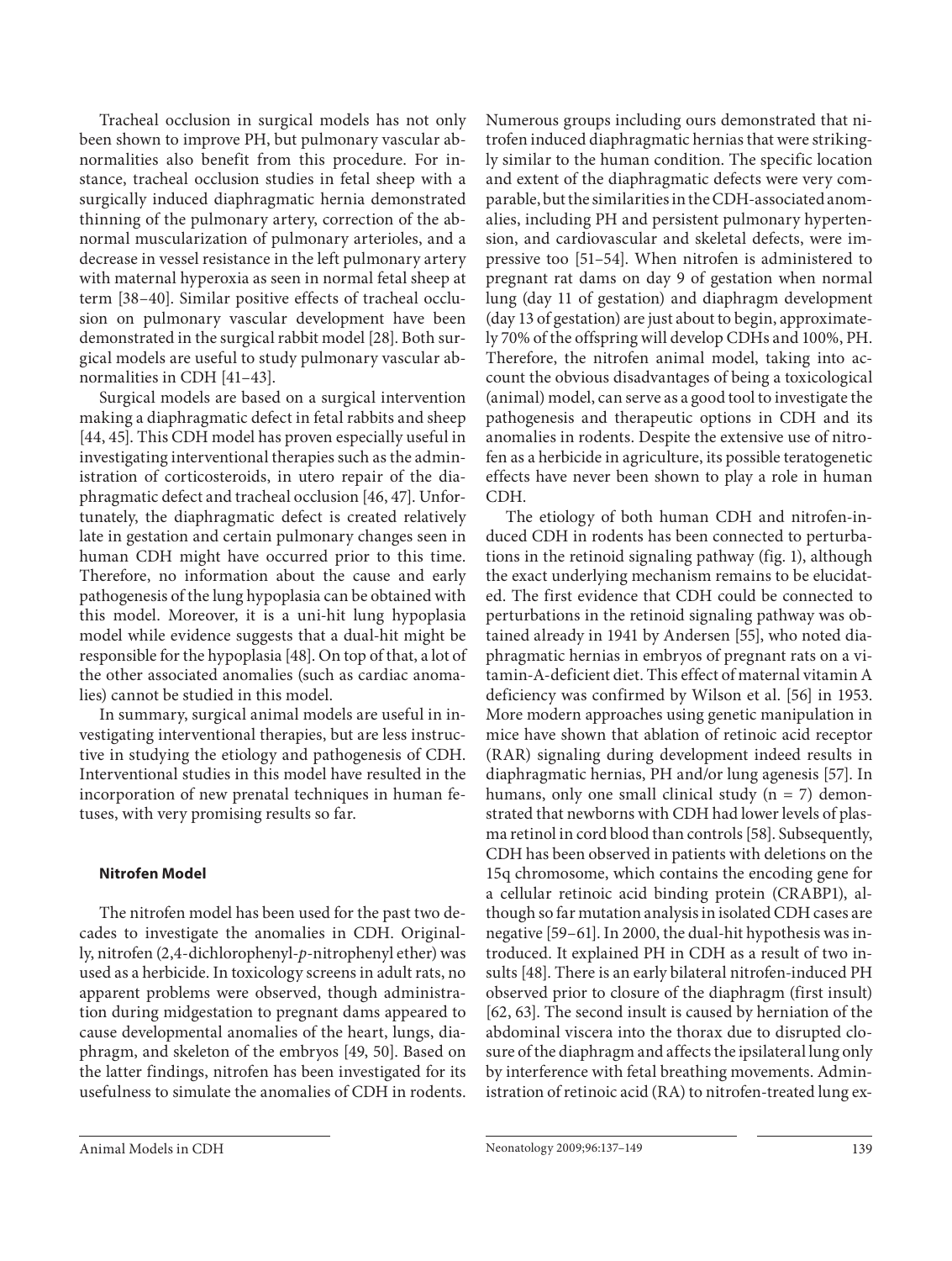**Fig. 1.** Schematic representation of the retinoid signaling pathway. Retinol binds STRA6 and is transferred into the cytoplasm. Retinol can either be stored as retinyl ester (RE) by LRAT or be converted into retinal by retinol dehydrogenase (ROLDH). Retinal is converted into RA by RALDH. RA can either remain in the cytoplasm to be metabolized by cytochrome p450 (Cyp) 26 enzymes, or bind to RAR or retinoid X receptor (RXR) to activate the RA response element (RARE) and thereby alter gene transcription. Pathways that might be influenced by the effects of nitrofen are indicated by arrows.



plants demonstrated an increase in lung growth and partially rescued the hypoplasia [64]. This observation was supported by Thebaud et al. [65, 66], who demonstrated an improvement in lung maturation and growth in nitrofen-treated embryos when the pregant dam was treated with vitamin A before, during or after nitrofen administration. In addition, survival of the fetuses improved in the vitamin-A-treated group [66]. Subsequently, administration of RA and vitamin A were compared in their effectiveness to reduce the number of hernias. In the untreated group the incidence of hernia was 54%. With vitamin A treatment, the number of hernias was reduced to 32%. RA demonstrated a reduction to 15% and with continuation of the RA feedings for up to 5 days, even a percentage of less than 10% was reached [67]. This supports the concept that both the diaphragmatic hernia and the PH result from a disruption in the retinoid signaling pathway.

 Retinal dehydrogenase (RALDH) 2 is perceived to be the key enzyme in the RA synthetic pathway [68–70]. In vitro experiments have demonstrated that several agents (including nitrofen) responsible for the induction of diaphragmatic hernias, inhibit RALDH2 activity [71, 72] . Others have proposed that nitrofen interferes with the uptake of retinol by lung cells. Nitrofen-treated lungs have lower retinol levels while circulating retinol levels are increased in comparison to controls, in agreement with the idea of a disturbed retinol uptake [73]. Recently, STRA6 has been identified as the membrane receptor for serum retinol, and mutations in STRA6 result in diaphragmatic hernias and PH amongst a variety of other anomalies [74–76]. However, nitrofen does not block the uptake of retinol by STRA6 [72] . Nitrofen treatment has been reported to downregulate the pulmonary retinol storage enzyme, lecithin:retinol acyltransferase (LRAT), and the RA-degrading enzyme Cyp26, while not affecting RALDH2 [42]. Since vitamin A deficiency experiments have shown similar decreases in RA-degrading enzymes and storage enzymes [77, 78] , it is thought that this downregulation is due to low pulmonary retinol levels. Evidently, the exact mechanism by which nitrofen affects RA synthesis remains to be elucidated. It has also been suggested that nitrofen may compete with RA to bind to the RA receptor during embryogenesis, thereby impairing lung and diaphragm development [66, 79]. In a twohybrid yeast assay nitrofen inhibited RAR and retinoid X receptor association only when very high embryonic lethal dosages were used [72]. In contrast, Chen et al. [80] demonstrated that nitrofen inhibits the activation of RA response elements in lacZ mice. RAR expression is not affected in CDH. Rajatapiti et al. [81] reported that it was normal in human CDH lungs and in nitrofen-induced rat CDH lung tissue.

 In summary, the retinoid signaling pathway is complex and it appears that a disruption anywhere in the pathway might be responsible for the morphological changes including PH seen in CDH.

 Besides the retinoid signaling pathway, another pathway implicated in CDH is the thyroid hormone signaling pathway (fig. 2) [82]. Nitrofen, triidothyronine  $(T_3)$  and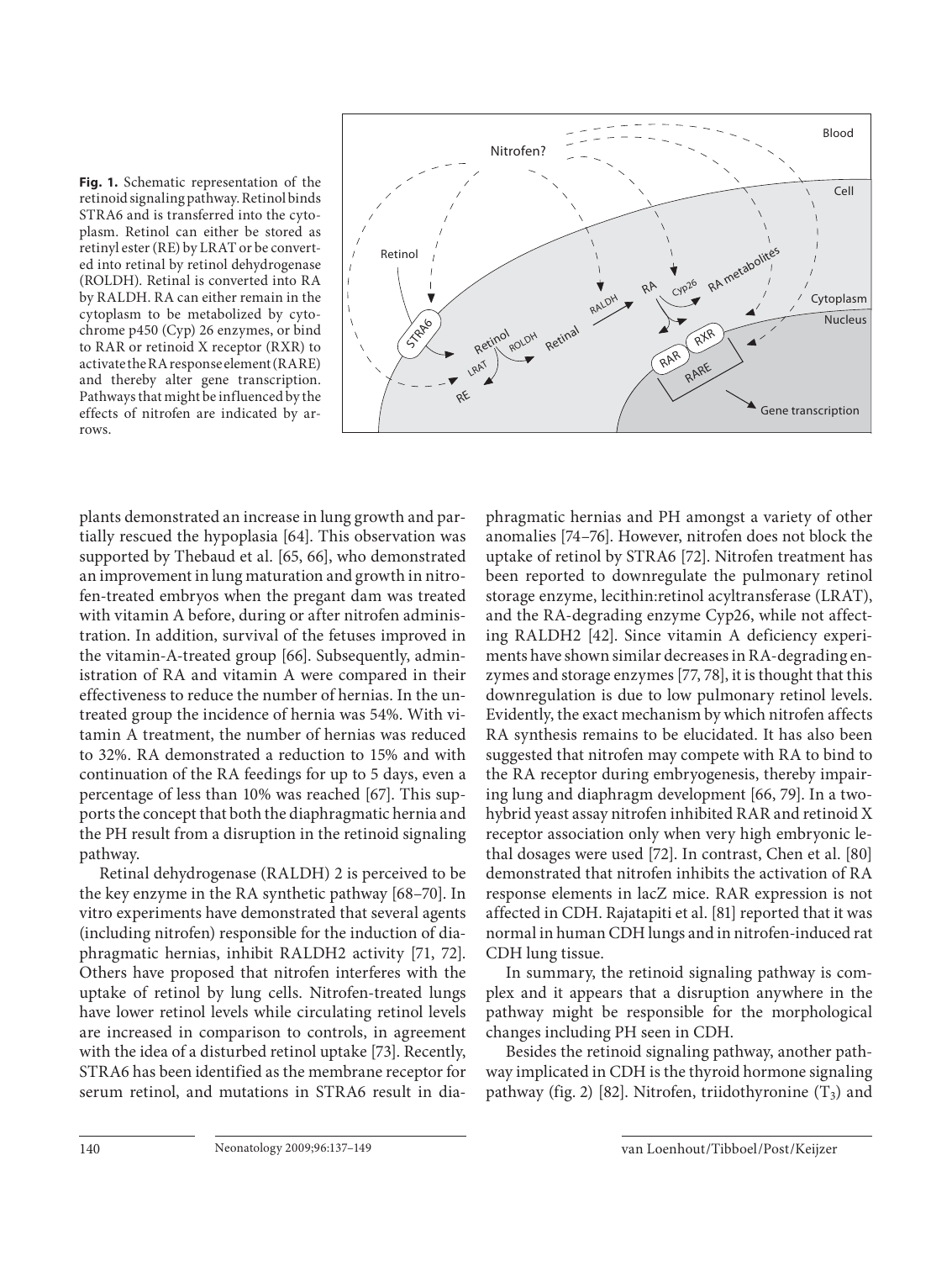

**Fig. 2.** Schematic representation of the thyroid signaling pathway. Thyroid hormones  $T_4$  and  $T_3$  are produced in the thyroid gland. The hypothalamus produces thyrotropin-releasing hormone (TRH) which stimulates the pituitary gland to release thyroid-stimulating hormone (TSH) which for its part directly acts on the thyroid gland to stimulate  $T_4$  and  $T_3$ synthesis. At the target cells membrane passage is either carrier-mediated by thyroid hormone transporters (THT) or by diffusion. In the cell  $T_4$  is converted to  $T_3$ by deiodinases and binds to the nuclear TRs TRa and TRB. Through activation of the thyroid response element (TRE), gene expression is altered. Pathways that might be influenced by the effects of nitrofen are indicated by arrows.

thyroxine  $(T_4)$  have similar chemical structures. All three are halogenated diphenyl ethers [83-85]. Thyroid hormones are important in lung morphogenesis [86-88]. Thyroid hormone receptors (TRs) are mostly expressed after gestational day 13 in the rat [89], but it has been demonstrated that very low levels of message are present at day 11 in the embryo [90]. Both  $T_3$  and  $T_4$  can cross the placenta during embryo morphogenesis in the rat from gestational day 9 onwards [91–93] . Therefore, it is possible that nitrofen influences both diaphragm formation and lung development by interfering with the thyroid hormone signaling pathway [72]. However, nitrofen-treated adult mice have decreased  $T_4$  levels while  $T_3$  levels remain normal [83]. In addition, fetuses of pregnant rats treated with nitrofen have lower circulating  $T_3$  and  $T_4$  levels, but pulmonary levels of  $T_3$  and  $T_4$  are not changed when compared to control fetuses [84, 94, 95]. If nitrofen exerts its action due to structural similarities with thyroid hormones (thyromimetica), it would be in a competitive manner. Nonetheless, Brandsma et al. [85] demonstrated that nitrofen inhibits binding of  $T_3$  to TR $\alpha$ 1 and TR $\beta$ 1 in a noncompetitive manner by reducing the maximal binding capacity in vitro. In contrast, Noble et al. [72] found no perturbation in TR binding in the presence of nitrofen. When nitrofen and  $T_4$  were administered simultaneously to thyroidectomized pregnant rats, the incidence of congenital anomalies in embryos dropped by 70% [84] . Despite this observation, coadministration of  $T_4$  and nitrofen did not reduce the percentage of CDHs [72] .

Similar to RAR, TR $\alpha$ 1 and TR $\beta$ 1 belong to the steroid/ thyroid/retinoid receptor superfamily. Noble et al. [72] demonstrated that  $TR\alpha1$  and thyroid response element activity were not influenced by nitrofen in vitro. In vivo, however, nitrofen reduced the expression of  $TR\alpha1$  and TR $\beta$ 1 in CDH rat lungs [96] without changing their cellular localization [81]. A similar decrease in  $\text{TR}\alpha 1$  expression was noted in human CDH-related hypoplastic lungs [81]. This decrease in TR $\alpha$ 1 could lead to a diminished response to maternal thyroid hormone and later on (from gestational day 18 in rats) to the hormones produced by the fetus itself. In this way, lung morphogenesis might be affected by nitrofen [96]. As described earlier, Montedonico et al. [64] demonstrated a partial rescue by RA treatment in nitrofen-induced hypoplastic lung explants. The authors suggested that this might be only partial because downregulation in the thyroid hormone signaling pathway might also contribute to the PH. However, we should bear in mind that the role of thyroid hormones appears to be limited since in TR null mutant mice no apparent lung and diaphragm problems were observed and, there-

Animal Models in CDH 141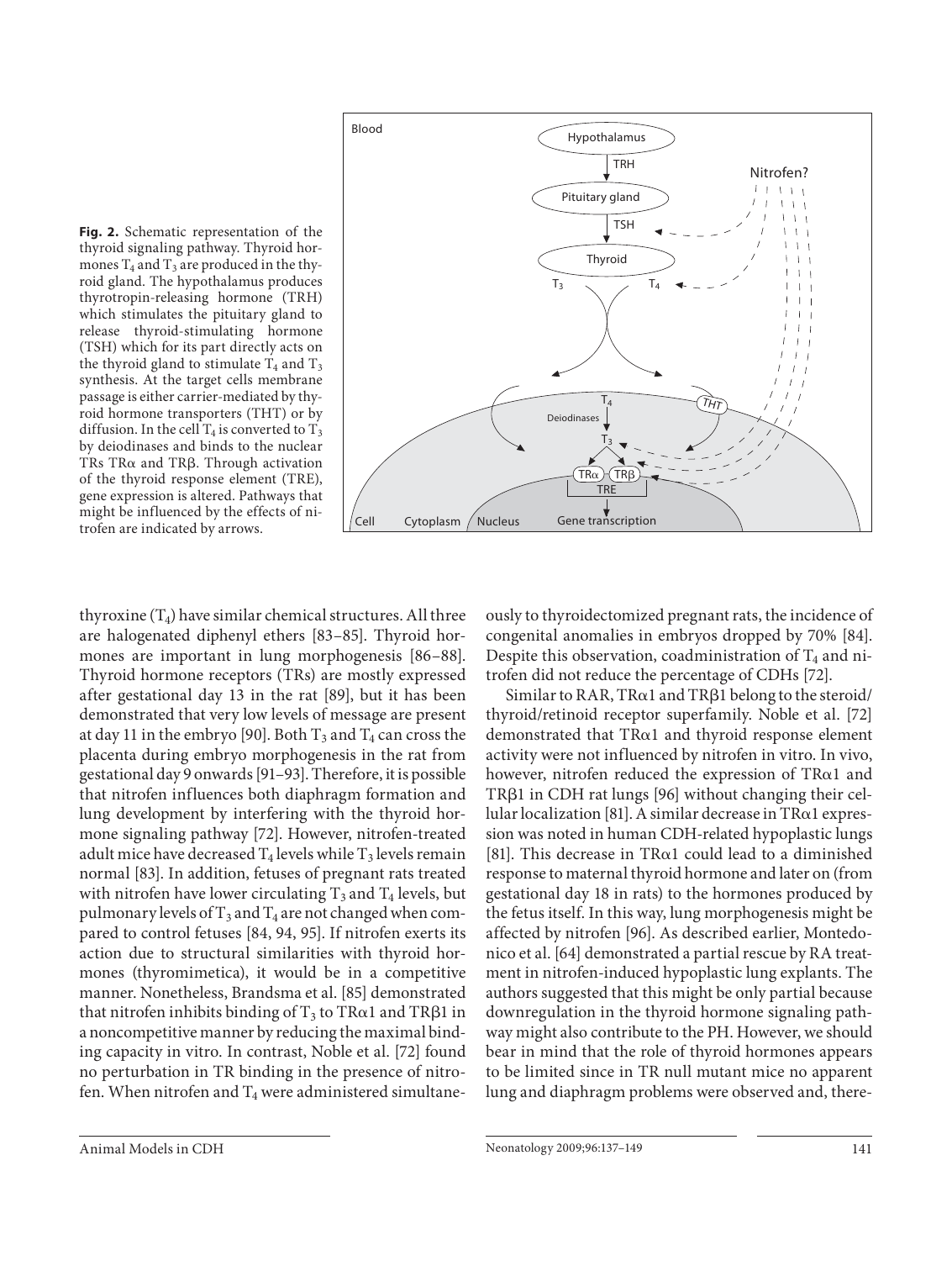fore, antenatal lung growth does not seem to be impaired by a lack of thyroid hormones [97]. In addition, van Tuyl et al. [98] demonstrated that both maternal and fetal hypothyroidism in transgenic mice did not alter prenatal lung development. Furthermore, there is great redundancy between the different TRs. Thus, while  $\text{TR}\alpha 1$  levels are reduced in nitrofen-induced CDH rat lungs as well as human hypoplastic CDH lungs, the lack of both lung and diaphragm defects in TR null mice makes its role in the pathogenesis of CDH less likely. Even though nitrofen and thyroid hormones have similar structures, a clear relation between the thyroid signaling pathway and lung or diaphragm defects has not been demonstrated so far.

 Similar to the surgical CDH models, the nitrofen model has been used to study vascular defects in CDH [99]. However, a detailed discussion of vascular abnormalities associated with CDH is beyond the scope of this review.

 The nitrofen model is based on the administration of the herbicide before the onset of lung and diaphragm formation. Although this model appears to be the best model available since the timing of the developmental insult is similar to that in humans, a large disadvantage is that the significance of the potential teratogenic effects of nitrofen in rodents has never been demonstrated in humans. Although increasing evidence of the etiology of CDH points towards a disturbance in the retinoid signaling and/or thyroid signaling pathways, the nitrofen model has not resolved the pathogenesis of CDH and the associated PH.

#### **Genetic Models**

 Since the first knockout mice were produced at the end of the eighties, they have been widely employed by molecular biologists to investigate the function of the gene that is made inoperable. In this way, several expected and unexpected genes have been linked to CDH.

## *Wilm's Tumor 1 (wt1)*

 The original paper describing the phenotype of Wilm's tumor 1 (*wt1*) null mutant mice focused on the role of this tumor-suppressor gene in urogenital development [100] . In the same paper, the authors briefly describe the incomplete formation of the diaphragm in the mutants resulting in the herniation of the lungs into the abdominal cavity, whereas in human CDH, abdominal contents normally herniate into the thorax. However, in a recent publication, Clugston et al. [101] describe a more classical picture of abdominal contents herniating into the thorax in a comparative study on diaphragm development in three animal models for CDH including *wt1* null mutant mice. In addition, the authors observe a 'real' posterolateral (Bochdalek) hernia based on the malformation of the pleuroperitoneal folds as opposed to different diaphragmatic defects observed in other knockout mice. An accurate indication of the incidence of CDH could not be calculated because of the small numbers of fetuses investigated. Despite the 'true' Bochdalek phenotype of the *wt1* null mutant mice, a translation to the human situation of CDH has not been made. Besides a few reports of mutations of WT1 in human case reports on syndromic CDH such as WAGR and Denysh Drash, no relationship between the presence of the WT1 mutation and isolated CDH was found [102–105] . In a Swedish series of 27 children with isolated CDH no WT1 gene mutations could be detected [106].

# *Sonic Hedgehog (Shh) and Gli2/Gli3*

*Sonic Hedgehog (Shh)* and *Gli2* and *Gli3* are members of a highly conserved morphogenetic family known as the *Shh*-signaling pathway [107]. In the original publications on the functions of *Shh* and *Gli2* and *Gli3,* no mention was made on the diaphragmatic defects some of the null mutant mice displayed. These papers focused on the foregut anomalies such as abnormal branching morphogenesis of the lungs, tracheal-esophageal fistula and esophageal atresia, respectively [108-110]. In *Shh* null mutants, there is a failure of tracheo-esophageal separation and, in addition, the lungs have undergone less branching morphogenesis, making them hypoplastic [108, 110]. Interestingly, *Shh* expression is decreased in human hypoplastic lungs of CDH patients [111] .

 Studies from *Gli2* and *Gli3* double-knockout mice demonstrated a similar phenotype of foregut abnormalities, but a more severe phenotype of disturbed branching morphogenesis. *Gli2–/–* mice have only one lobe on the right side (instead of four) indicating that lungs are formed, but primary branching is affected. In *Gli2–/–/ Gli3–/–* mice, no lungs are formed at all. In *Gli2–/–/Gli3+/–* mice there is ectopic branching and fusion of lung lobes [109]. However, none of the first studies described a CDH in these mice. In a more recent publication, the same group demonstrated that the single null mutant mice for both *Gli2* and *Gli3* as well as the double mutant *Gli2–/–/ Gli3<sup>+/-</sup>* mice have diaphragmatic defects [112]. No description of the type of hernia was given for either *Shh* or *Gli* null mutant mice. No relationship between a mutation in GLI genes and CDH has been demonstrated in humans so far.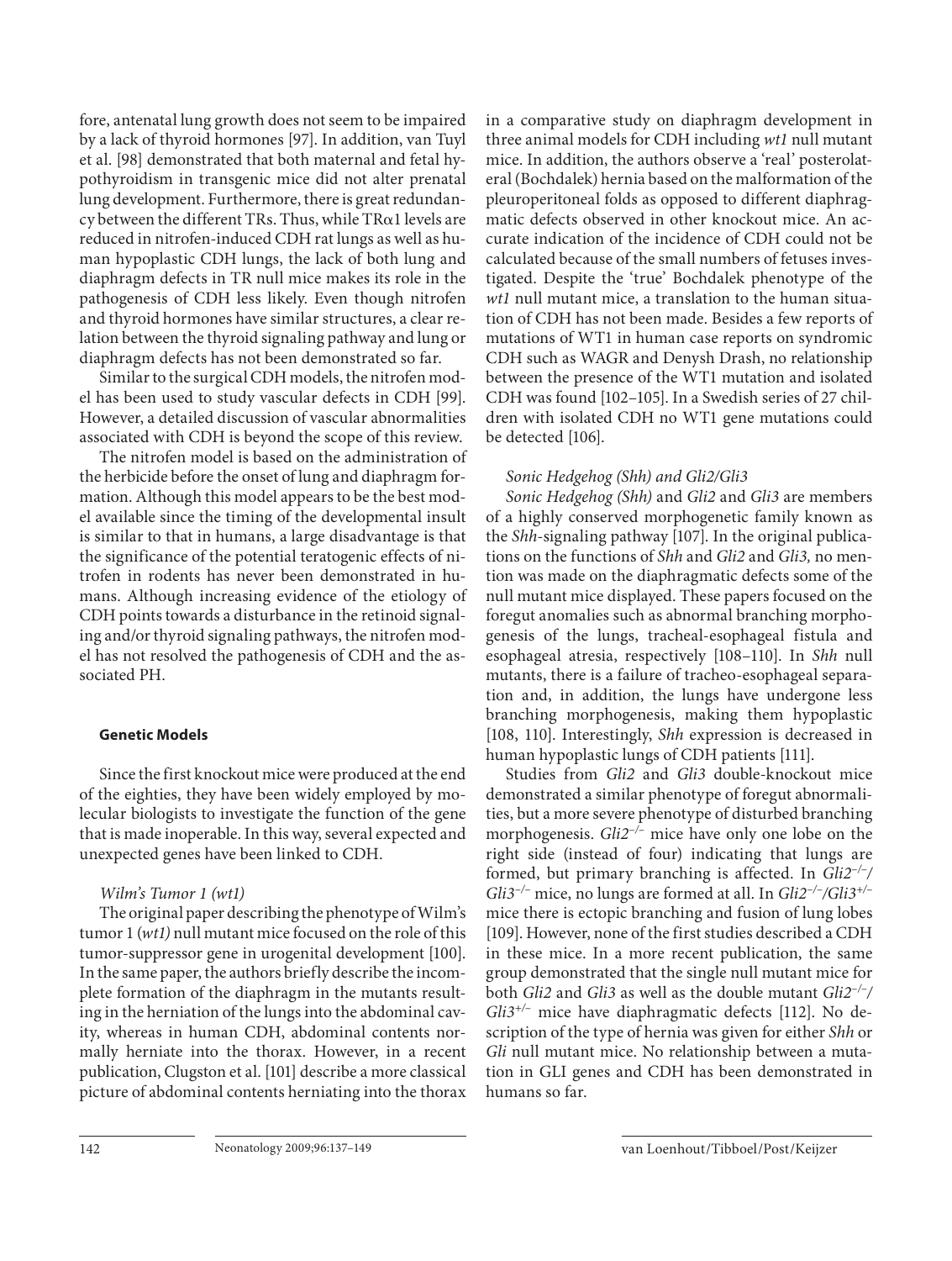## *Slit3*

*Slit3* belongs to the family of Slit guiding proteins that are highly conserved throughout evolution. Especially *Slit1* and *Slit2* have been investigated for their role in axon guidance and cell migration [reviewed in 113]. Approximately 70% of *Slit3* null mutant mice have a CDH [114, 115]. In contrast to other animal models for CDH, most of these mice do not die after birth. The mice display a defect in the central tendon of the diaphragm, which fails to detach from the liver on the right side, thereby making it a good model of the human central (septum transversum) type of hernia. The origin of the defect lies in a defective connective tissue formation in the central septum transversum. The innervation of the phrenic nerve to the diaphragm was found to be normal in the knockout mice. No primary lung phenotype was observed in the mice. However, mice with end-stage CDH were short of breath due to atelectasis and intrapulmonary hemorrhage. Altogether, these data suggest that *Slit3* might play a role in a small subgroup of CDH cases. Recently, a case report of a newborn with CDH with a hernia sac attached to the liver was published [116] . The left side of the liver formed a part of the sac of the CDH. Liver tissue including vessels was seen in the sac, as seen in Slit3<sup>-/–</sup> mice [115]. This is the first time that presence of hepatocytes within the sac itself was observed in a patient with CDH.

## *Fog2 (Friend of GATA)*

 Employing an elegant approach of high-throughput mutagenesis analysis using the chemical mutagen Nethyl-N-nitrosourea, Ackerman et al. [117] identified a mouse line with respiratory failure at birth. This phenotype was based on PH, disturbed heart development and a diaphragmatic defect and could be linked to a mutation in the gene *Fog2 (Friend of GATA)* . In contrast to the other models, these mice displayed severe PH in the absence of a hole in the diaphragm. Instead, a posterolateral muscularization defect was observed. As such, this phenotype correlates better to the human situation of CDH with regard to the existence of PH. Interestingly, the authors demonstrated that PH occurs independently of deficient diaphragm development. This is a situation that can also be observed in unilateral agenesis of the lung with an intact diaphragm. Others and we have demonstrated that the same holds true for lung development in the nitrofen model of CDH [48, 118, 119] . However, a clear relationship between disturbed lung development and diaphragmatic development has not been shown. It is more likely that both lungs and diaphragm are disturbed in their development separately.

 Subsequently, the authors searched for FOG2 mutations in a series of 30 autopsy specimens of CDH patients and found a nonsense mutation in a female patient with severe bilateral PH and a posterior diaphragmatic eventration on the left side. The authors suggested that this was the first reported gene mutation in a patient with CDH and PH. More recently, Bleyl et al. [120] reported novel FOG2 sequence variants in 2 isolated CDH patients, but could not identify them as mutations.

## *Gata4 and Gata6*

*Fog2* can interact with many different transcription factors such as the *Gata* zinc finger transcription factors *Gata4* and *Gata6* . Null mutant mice for both *Gata4* and *Gata6* die early in embryonic development because of the essential roles of these factors in ventral morphogenesis (including heart development) and differentiation of visceral endoderm, respectively [121–123] . Therefore, these models could not be used to evaluate their roles in lung or diaphragm development that occur later in gestation. However, others and we demonstrated that *Gata6* is essential for normal branching morphogenesis of the lung and late epithelial cell differentiation using a chimeric mouse mutagenesis approach [124–126] . So far *Gata6* has not been implicated in diaphragm development. A role for *Gata4* in lung or diaphragm development was recently observed by Jay et al. [127]. They noticed disturbed heart, lung and diaphragm development in approximately 70% of heterozygous *Gata4* knockout mice that were generated in a different genetic background [127]. The mutation resulted in a mortality of up to 40%. The defect in the diaphragms consisted of a ventral hernia covered with a sac that was not attached to the liver, but allowed abdominal viscera to protrude. The incidence of CDH was approximately 30%. Pulmonary development in the mutant mice was not very disturbed although the authors describe some airway dilatation and altered expression of certain genes in the most affected mice. In addition, another study recently demonstrated that *Gata4* is important for normal pulmonary lobar development [128] . Interestingly, a microdeletion on human chromosome 8p23.1 that includes the GATA4 gene, has been linked to isolated human cases of CDH especially in combination with cardiac anomalies [129-132].

# *COUP-TFII*

 Another transcription factor that is a binding partner of *Fog2* is *COUP-TFII* , which belongs to a nuclear steroid/ thyroid/retinoid hormone receptor superfamily and has been shown to be essential for embryonic mouse develop-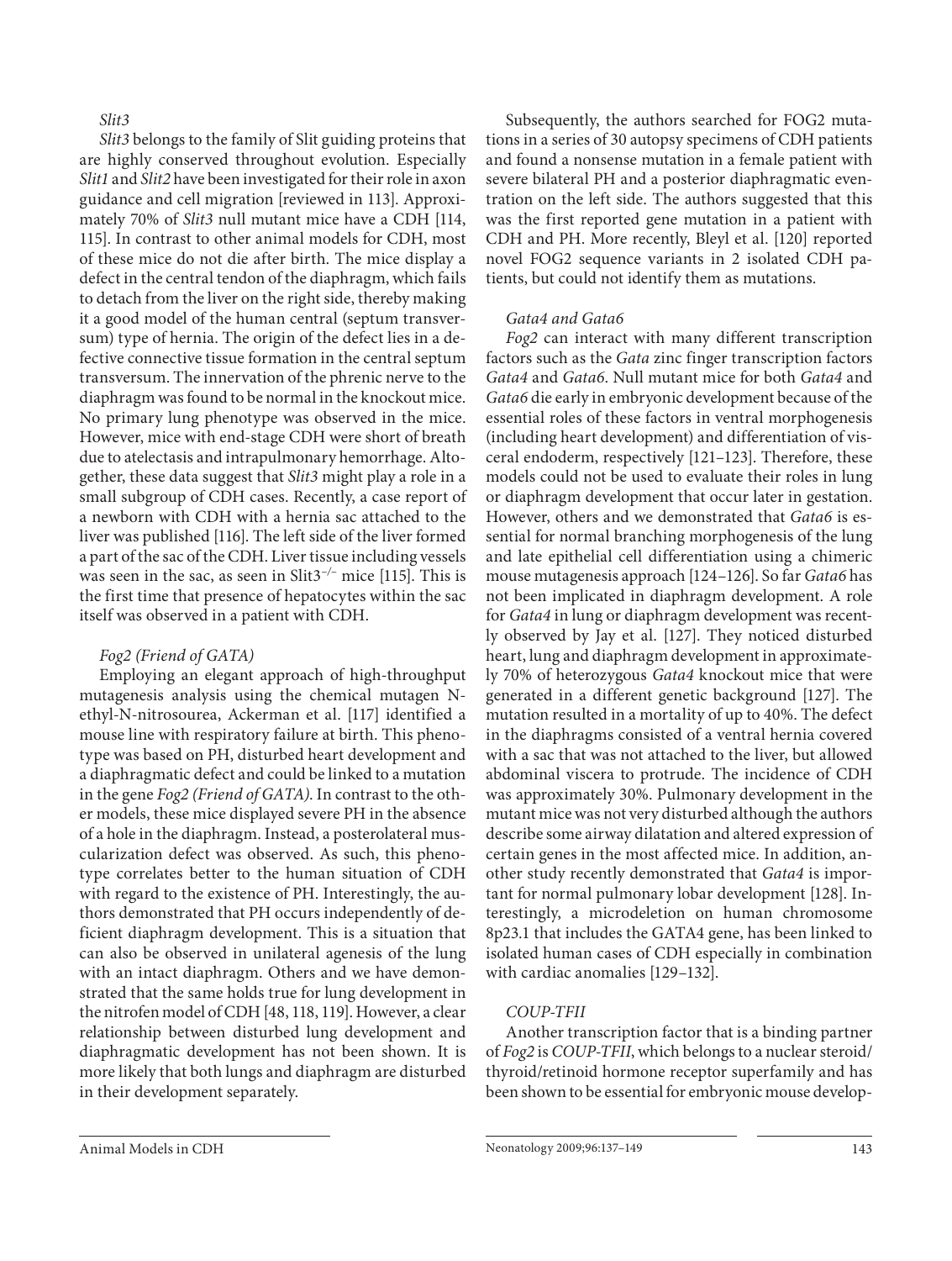ment [133] . Mice lacking *COUP-TFII* show defects in cardiovascular development and die around day 10.5 of gestation. Conditional mutagenesis of *COUP-TFII* in mice using the Cre-lox conditional knockout system to ablate *COUP-TFII* function in the mesenchyme only resulted in a Bochdalek-type diaphragmatic defect on the left side [134]. However, the authors did not find a deficient lung phenotype in these mice, although this might be due to the tissue-specific ablation of the gene in the mesenchyme. In line with the latter idea, the authors state that *COUP-TFII* expression is markedly decreased in the structures contributing to the developing diaphragm such as the pleuroperitoneal folds, but the expression was only slightly reduced in the developing lung. These results are even more interesting in the light of the location of COUP-TFII on human chromosome 15q26. Our group has identified this region as a potential candidate region for human patients with isolated CDH [135, 136]. However, following an evaluation of over 130 cases of isolated CDH from different hospitals, no mutations in the coding regions of COUP-TFII have yet been identified.

### *Platelet-Derived Growth Factor Receptor-* $\alpha$

 Very recently, the platelet-derived growth factor re $ceptor-\alpha$  (PDGFR $\alpha$ ) gene has been identified as an important factor in the formation of the diaphragm and lung development [120]. This gene is known for its role in tumorigenesis of gastrointestinal and neural tumors [137-140]. In *pdgfra* null mice, Bleyl et al. [120] observed PH and a range of diaphragmatic defects including posterolateral diaphragmatic hernias. This and the other phenotypical characteristics observed are similar to the human Fryns syndrome (nonisolated CDH) [141]. Hence  $PDGFR\alpha$  might be a candidate gene for nonisolated CDH. Moreover, in one patient with nonisolated CDH a novel sequence variant of PDGFR $\alpha$  was identified. The authors did not prove the variant to be a mutation [120] .

## *Retinoid Signaling Pathway in Knockout Mice*

 Increasing evidence from data obtained with the nitrofen model and knockout mice points towards perturbations in the retinoid signaling pathway. For example, *COUP-TFII* has been shown to be a downstream target of retinoid signaling [reviewed in 142]. In addition, different *Gata* transcription factors have been demonstrated to interact with RARs [143]. Therefore, we also want to review the role of members of the retinoid signaling pathway in knockout mice. The first evidence from knockout mice that RA is involved in the pathogenesis of CDH came from RAR double-knockout mice, as described earlier. Single RAR null mutant mice did not show the expected anomalies that were observed in the vitamin-A-deficient rats, indicating that the different types of receptors are highly redundant [144–147]. However, when the function of multiple receptors was abolished, multiple congenital abnormalities were observed including right-sided CDH in RAR $\alpha\beta$ 2 and left-sided CDH in RAR $\alpha\beta$ 2<sup>+/-</sup>. In addition, these mice displayed severe PH [57]. Despite the convincing data from animal studies, the results in humans have been limited. Until now the only described mutations in CDH patients related to the RA pathway are in STRA6 and CRABP1 on chromosome 15 [59–61, 74– 76] . A study evaluating the RA status of CDH cases, their mothers and age-matched controls is currently under way.

 Despite the ample evidence that certain genes are involved in the pathogenesis of different types of CDH, only a mutation in FOG2 has so far been demonstrated in a single patient with nonsyndromic CDH. This might be due to several factors. First, as described for the *Gata4* gene, the genetic background of the species carrying the mutation is of importance for the phenotype that is related to the mutation. The diaphragmatic defect was only observed in heterozygous C57Bl/6 *Gata4* mutant mice. This is also true for the rodent model based on the teratogenic effects of nitrofen. When nitrofen is administered to Sprague-Dawley rats, the percentage of the offspring having CDH is higher than following administration to Wistar rats. The same phenomenon has been observed in different mouse strains. Second, the pathogenesis of CDH might be explained by the necessity of multiple developmental insults to happen during development of the diaphragm and the lung. We and others demonstrated this scenario for PH in the nitrofen model for CDH [48]. We named this the dual-hit hypothesis. Finally, the observed phenotype in CDH is so variable that it is potentially not due to a single gene mutation, but the result of multiple gene mutations. Different genes involved in different signaling pathways that have been shown to be important for normal embryonic development might be involved. In addition, as has been suggested for the nitrofen model, there may be a disturbed interaction of certain genes with environmental factors.

#### **Concluding Remarks**

 Surgical models have been of great importance for validating new interventions in CDH. Many new approaches used today in CDH patients, as for example FETO,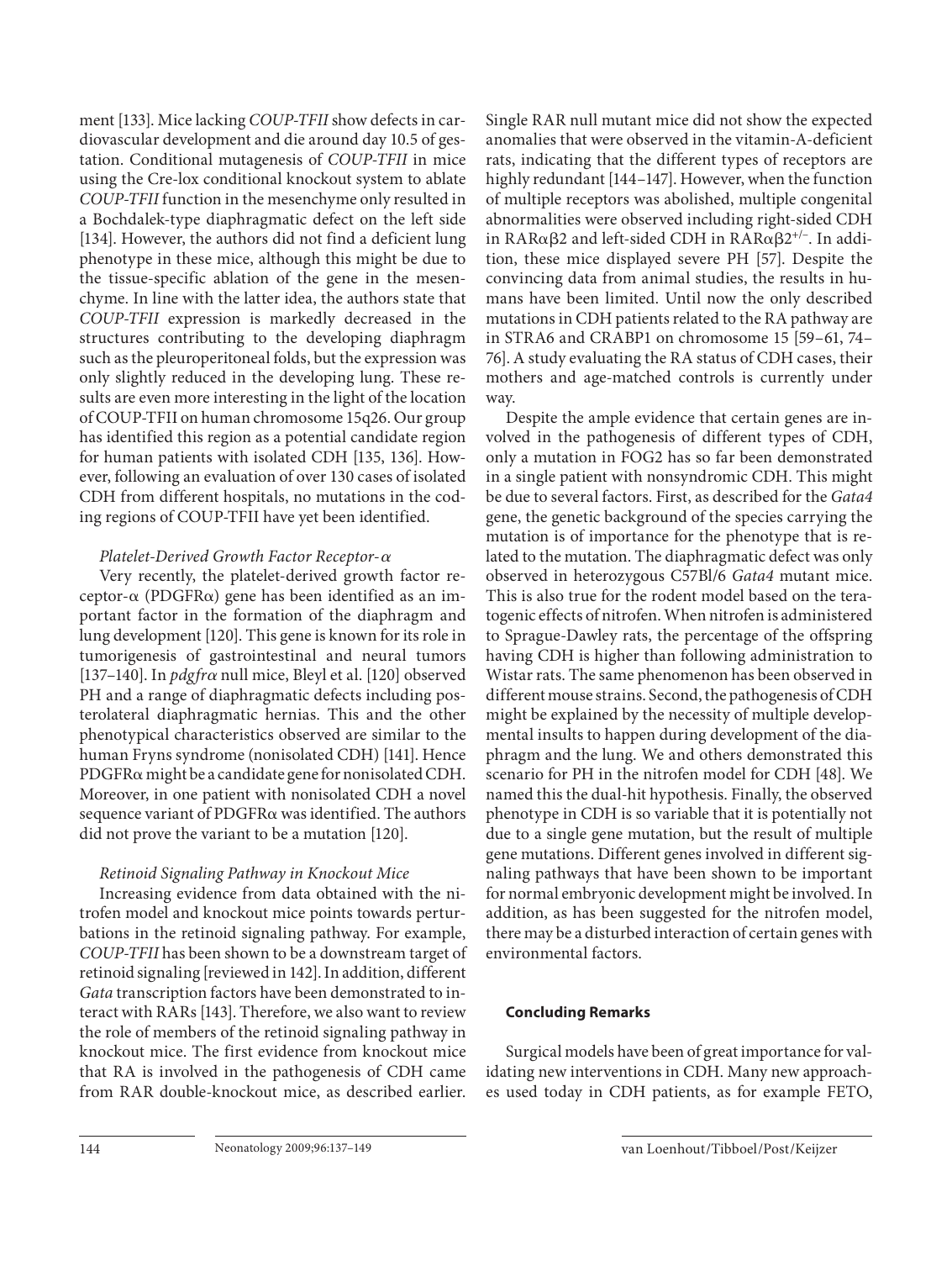were first optimized in surgical animal models. However, these models are less suitable than either nitrofen or genetic models for elucidating the pathogenesis of CDH, since the diaphragmatic defect is created rather late in fetal development. A combination of two models might further improve our understanding of CDH-associated PH [148]. Nitrofen has never been demonstrated to cause CDH in humans, despite its massive use as a herbicide. Nevertheless, the nitrofen rodent model has great similarities with human CDH. The most plausible pathogenetic explanation for CDH and its associated anomalies is a general genetic defect that causes cardiovascular, lung and diaphragm defects. However, this particular genetic defect has not been found, although some mouse models resemble human CDH. A new approach to discover changes in the genetics of CDH in human cases is the genome-wide array. Genome-wide arrays are useful to compare the genetic changes between CDH patients and to search for the existence of CDH-related genes. Up to now, such an approach has only been attempted in nonisolated (syndromic) human cases, mainly for Fryns syndrome  $[136, 149, 150]$ .

 Although none of the animal models perfectly mimic human CDH and its associated anomalies, they all have shed light on the underlying pathogenesis of the disease.

Increasing evidence from studies in both human CDH and animal models of CDH (nitrofen and knockout mice) suggest that a disturbance in the retinoid signaling pathway might be responsible for the anomaly. However, not all findings can solely be explained by disturbances in this pathway. Based on the spectrum of defects in heart, lungs and diaphragm, it is likely that there is a general defect in mesenchymal signaling in all organs involved in CDH. More research is warranted to improve our understanding of normal and abnormal diaphragm and lung development in relation to CDH. Eventually, such investigations will help in the design of new treatment modalities to improve the natural course or even to prevent this anomaly.

#### **Acknowledgements**

 This work was supported by the Canadian Institute of Health Research (MOP-77751), Ottawa, Canada; an Erasmus MC fellowship, Rotterdam, The Netherlands; Foundation 'Sophia Kinderziekenhuis', Rotterdam, The Netherlands; Michaël-Van Vloten Foundation, Rotterdam, The Netherlands; 'De Drie Lichten' Foundation, Leiden, The Netherlands and Trustfonds, Rotterdam, The Netherlands.

#### **References**

- 1 Langham MR Jr, Kays DW, Ledbetter DJ, Frentzen B, Sanford LL, Richards DS: Congenital diaphragmatic hernia. Epidemiology and outcome. Clin Perinatol 1996;23:671– 688.
- 2 Kays DW: Congenital diaphragmatic hernia and neonatal lung lesions. Surg Clin North Am 2006;86:329–352, IX.
- 3 Rottier R, Tibboel D: Fetal lung and diaphragm development in congenital diaphragmatic hernia. Semin Perinatol 2005; 29:86–93.
- 4 Grosfeld JL, O'Neill JA, Fonkalsrud EW, Coran AG: Pediatric Surgery, ed 6. Philadelphia, Mosby-Elsevier, 2006, pp 931–954.
- 5 Logan JW, Rice HE, Goldberg RN, Cotten CM: Congenital diaphragmatic hernia: a systematic review and summary of best-evidence practice strategies. J Perinatol 2007;27: 535–549.
- 6 Holder AM, Klaassens M, Tibboel D, de Klein A, Lee B, Scott DA: Genetic factors in congenital diaphragmatic hernia. Am J Hum Genet 2007;80:825–845.
- 7 Delorimier AA, Tierney DF, Parker HR: Hy- 11 Davey MG, Danzer E, Schwarz U, Adzick NS, poplastic lungs in fetal lambs with surgically produced congenital diaphragmatic hernia. Surgery 1967;62:12–17.
- 8 Lipsett J, Cool JC, Runciman SI, Ford WD, Kennedy JD, Martin AJ: Effect of antenatal tracheal occlusion on lung development in ic hernia: a morphometric analysis of pulmonary structure and maturity. Pediatr Pulmonol 1998;25:257–269.
- 9 Flemmer AW, Jani JC, Bergmann F, Muensterer OJ, Gallot D, Hajek K, Sugawara J, Till dict lung hypoplasia in a rabbit model for congenital diaphragmatic hernia. Pediatr Pulmonol 2007;42:505–512.
- Wu J, Yamamoto H, Gratacos E, Ge X, Ver- $\blacktriangleright$  14 beken E, Sueishi K, Hashimoto S, Vanamo K, Lerut T, Deprest J: Lung development following diaphragmatic hernia in the fetal rabbit. Hum Reprod 2000;15:2483–2488.
- Flake AW, Hedrick HL: Prenatal glucocorticoids and exogenous surfactant therapy improve respiratory function in lambs with severe diaphragmatic hernia following fetal tracheal occlusion. Pediatr Res 2006;60:131– 135.
- the sheep model of congenital diaphragmat- 12 Roubliova XI, Van der Biest AM, Vaast P, Lu H, Jani JC, Lewi PJ, Verbeken EK, Tibboel D, Deprest JA: Effect of maternal administration of betamethasone on peripheral arterial development in fetal rabbit lungs. Neonatology 2008;93:64–72.
- H, Deprest JA: Lung tissue mechanics pre- 13 Ford WD, Cool J, Derham R: Intrathoracic silo for the potential antenatal repair of diaphragmatic herniae with liver in the chest. Fetal Diagn Ther 1992;7:75–81.
	- 14 Harrison MR, Adzick NS, Longaker MT, Goldberg JD, Rosen MA, Filly RA, Evans MI, Golbus MS: Successful repair in utero of a fetal diaphragmatic hernia after removal of herniated viscera from the left thorax. N Engl J Med 1990;322:1582–1584.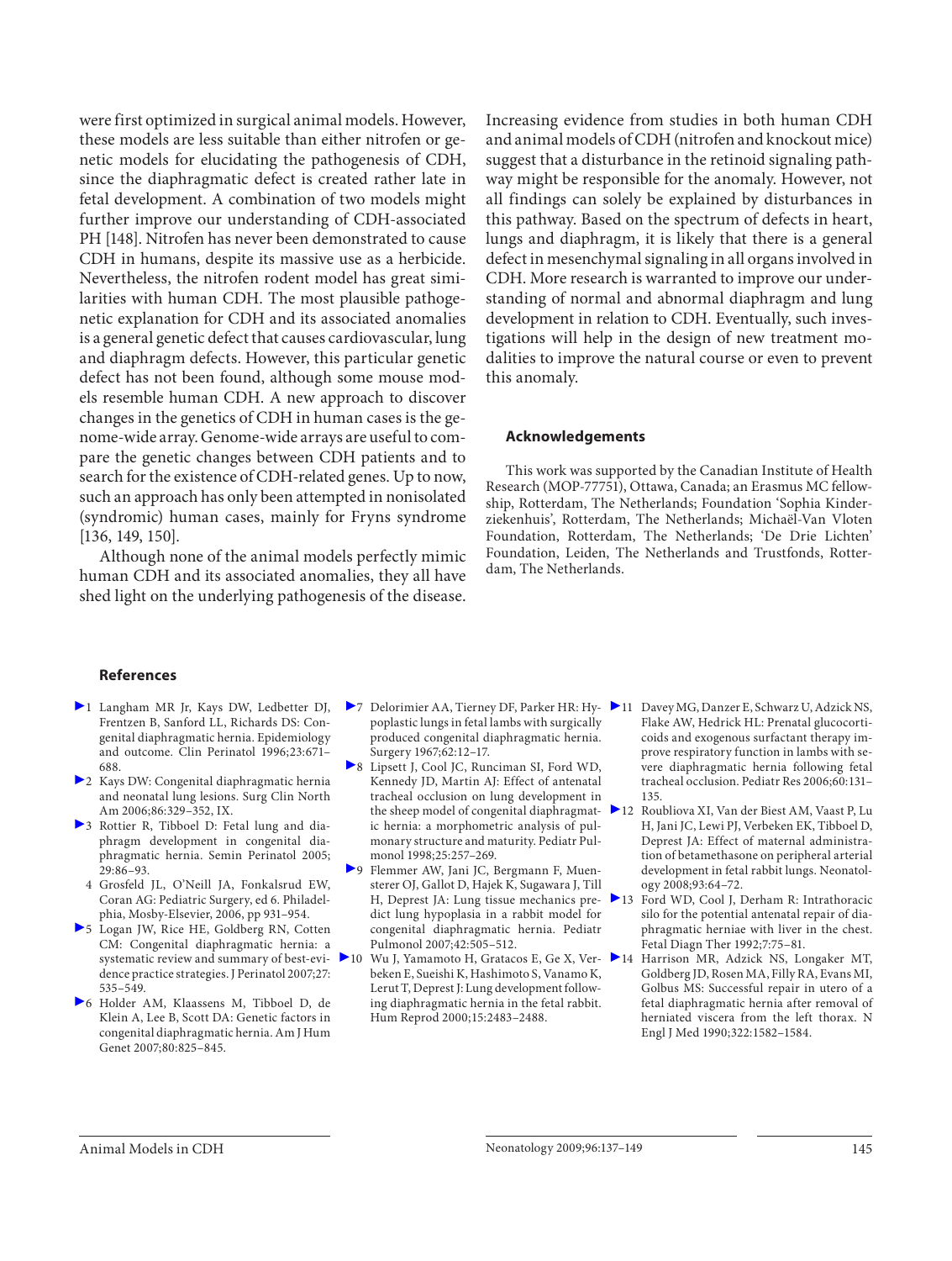- Parsons DW, Kennedy JD, Martin AJ: Effect of immediate versus slow intrauterine reduction of congenital diaphragmatic hernia on lung development in the sheep: a morphometric analysis of term pulmonary structure 27 and maturity. Pediatr Pulmonol 2000;30: 228–240
- 16 De Paepe ME, Johnson BD, Papadakis K, Luks FI: Lung growth response after tracheal occlusion in fetal rabbits is gestational agedependent. Am J Respir Cell Mol Biol 1999; 21:65–76.
- 17 DiFiore JW, Fauza DO, Slavin R, Peters CA, Fackler JC, Wilson JM: Experimental fetal tracheal ligation reverses the structural and physiological effects of pulmonary hypoplasia in congenital diaphragmatic hernia. J Pediatr Surg 1994;29:248–256; discussion 256– 257.
- 18 Wilson JM, DiFiore JW, Peters CA: Experimental fetal tracheal ligation prevents the pulmonary hypoplasia associated with fetal nephrectomy: possible application for congenital diaphragmatic hernia. J Pediatr Surg 1993;28:1433–1439; discussion 1439–1440.
- 19 Wigglesworth JS, Desai R, Hislop AA: Fetal lung growth in congenital laryngeal atresia. Pediatr Pathol 1987;7:515–525.
- 20 Harrison MR, Adzick NS, Flake AW, Vander-Wall KJ, Bealer JF, Howell LJ, Farrell JA, Fil- $\triangleright$ 31 ly RA, Rosen MA, Sola A, Goldberg JD: Correction of congenital diaphragmatic hernia in utero. VIII. Response of the hypoplastic lung to tracheal occlusion. J Pediatr Surg 1996;31:1339–1348.
- 21 Harrison MR, Mychaliska GB, Albanese CT, Jennings RW, Farrell JA, Hawgood S, Sandberg P, Levine AH, Lobo E, Filly RA: Correction of congenital diaphragmatic hernia in utero. IX. Fetuses with poor prognosis (liver > 33 herniation and low lung-to-head ratio) can be saved by fetoscopic temporary tracheal occlusion. J Pediatr Surg 1998;33:1017–1022; discussion 1022–1023.
- 22 Harrison MR, Sydorak RM, Farrell JA, Kitterman JA, Filly RA, Albanese CT: Fetoscopic temporary tracheal occlusion for congeni- $\geq 34$ tal diaphragmatic hernia: prelude to a randomized, controlled trial. J Pediatr Surg 2003;38:1012–1020.
- 23 Bratu I, Flageole H, Laberge JM, Kovacs L, Faucher D, Piedboeuf B: Lung function in lambs with diaphragmatic hernia after re-  $\ge$  35 versible fetal tracheal occlusion. J Pediatr Surg 2004;39:1524–1531.
- 24 Deprest JA, Evrard VA, Van Ballaer PP, Verbeken E, Vandenberghe K, Lerut TE, Flageole H: Tracheoscopic endoluminal plugging using an inflatable device in the fetal lamb model. Eur J Obstet Gynecol Reprod Biol 1998;81:165–169.
- 25 Skarsgard ED, Meuli M, VanderWall KJ, Bealer JF, Adzick NS, Harrison MR: Fetal endoscopic tracheal occlusion ('fetendo-plug') for congenital diaphragmatic hernia. J Pediatr Surg 1996;31:1335–1338.
- 15 Lipsett J, Cool JC, Runciman SC, Ford WD, 26 Wu J, Ge X, Verbeken EK, Gratacos E, Ye- 26 Peralta CF, Jani JC, Van Schoubroeck D, sildaglar N, Deprest JA: Pulmonary effects of in utero tracheal occlusion are dependent on gestational age in a rabbit model of diaphragmatic hernia. J Pediatr Surg 2002;37:11–17.
	- 27 Harrison MR, Keller RL, Hawgood SB, Kit- 37 Done E, Gucciardo L, Van Mieghem T, Jani terman JA, Sandberg PL, Farmer DL, Lee H, Filly RA, Farrell JA, Albanese CT: A randomized trial of fetal endoscopic tracheal occlusion for severe fetal congenital diaphragmatic hernia. N Engl J Med 2003;349: 1916–1924.
	- 28 Roubliova XI, Verbeken EK, Wu J, Vaast P, Jani J, Deprest JA: Effect of tracheal occlu- 238 sion on peripheric pulmonary vessel muscularization in a fetal rabbit model for congenital diaphragmatic hernia. Am J Obstet Gynecol 2004;191:830–836.
	- 29 Deprest J, Gratacos E, Nicolaides KH: Fetoscopic tracheal occlusion (FETO) for severe congenital diaphragmatic hernia: evolution of a technique and preliminary results. Ultrasound Obstet Gynecol 2004;24:121–126.
		- Lipshutz GS, Albanese CT, Feldstein VA, Jennings RW, Housley HT, Beech R, Farrell ▶40 JA, Harrison MR: Prospective analysis of lung-to-head ratio predicts survival for patients with prenatally diagnosed congenital diaphragmatic hernia. J Pediatr Surg 1997; 32:1634–1636.
		- Deprest J, Jani J, Cannie M, Debeer A, Vandevelde M, Done E, Gratacos E, Nicolaides K:  $\geq 41$ Prenatal intervention for isolated congenital diaphragmatic hernia. Curr Opin Obstet Gynecol 2006;18:355–367.
	- 32 Deprest J, Jani J, Gratacos E, Vandecruys H, Naulaers G, Delgado J, Greenough A, Nicodiaphragmatic hernia: the European experience. Semin Perinatol 2005;29:94–103.
	- 33 Gucciardo L, Deprest J, Done E, Van Mieghem T, Van de Velde M, Gratacos E, Jani J, Peralta F, Nicolaides K: Prediction of outcome in isolated congenital diaphragmatic hernia and its consequences for fetal therapy. Best Pract Res Clin Obstet Gynaecol 2008;22:123–138.
	- Jani J, Gratacos E, Greenough A, Piero JL, Benachi A, Harrison M, Nicolaides K, Deprest J: Percutaneous fetal endoscopic tracheal occlusion (FETO) for severe left-sided congenital diaphragmatic hernia. Clin Obstet Gynecol 2005;48:910–922.
	- Jani JC, Nicolaides KH, Gratacos E, Vandecruys H, Deprest JA: Fetal lung-to-head ratio in the prediction of survival in severe leftsided diaphragmatic hernia treated by fetal endoscopic tracheal occlusion (FETO). Am J Obstet Gynecol 2006;195:1646–1650.
- Nicolaides KH, Deprest JA: Fetal lung volume after endoscopic tracheal occlusion in the prediction of postnatal outcome. Am J Obstet Gynecol 2008;198:60e61–60e65.
- J, Cannie M, Van Schoubroeck D, Devlieger R, Catte LD, Klaritsch P, Mayer S, Beck V, Debeer A, Gratacos E, Nicolaides K, Deprest J: Prenatal diagnosis, prediction of outcome and in utero therapy of isolated congenital diaphragmatic hernia. Prenat Diagn 2008;  $28:581-591.$
- Bratu I, Flageole H, Laberge JM, Chen MF, Piedboeuf B: Pulmonary structural maturation and pulmonary artery remodeling after reversible fetal ovine tracheal occlusion in diaphragmatic hernia. J Pediatr Surg 2001; 36:739–744.
- 39 Luks FI, Wild YK, Piasecki GJ, De Paepe ME: Short-term tracheal occlusion corrects pulmonary vascular anomalies in the fetal lamb with diaphragmatic hernia. Surgery 2000; 128:266–272.
- 40 Sylvester KG, Rasanen J, Kitano Y, Flake AW, Crombleholme TM, Adzick NS: Tracheal occlusion reverses the high impedance to flow in the fetal pulmonary circulation and normalizes its physiological response to oxygen at full term. J Pediatr Surg 1998;33:1071– 1074; discussion 1074–1075.
- 41 de Buys Roessingh AS, de Lagausie P, Barbet JP, Mercier JC, Aigrain Y, Dinh-Xuan AT: Role of ATP-dependent potassium channels in pulmonary vascular tone of fetal lambs with congenital diaphragmatic hernia. Pediatr Res 2006;60:537–542.
- laides K: Fetal intervention for congenital 42 de Buys Roessingh AS, de Lagausie P, Ibrahima T, Duong-Quy S, Schneider JC, Huang XL, Mercier JC, Aigrain Y, Boulanger C, Dinh-Xuan AT: Neuronal nitric oxide synthase does not contribute to the modulation of pulmonary vascular tone in fetal lambs with congenital diaphragmatic hernia (NNOS in CDH lambs). Pediatr Pulmonol 2008;43:313–321.
	- 43 Roubliova X, Verbeken E, Wu J, Yamamoto H, Lerut T, Tibboel D, Deprest J: Pulmonary vascular morphology in a fetal rabbit model for congenital diaphragmatic hernia. J Pediatr Surg 2004;39:1066–1072.
	- 44 Harrison MR, Jester JA, Ross NA: Correction of congenital diaphragmatic hernia in utero. I. The model: intrathoracic balloon produces fatal pulmonary hypoplasia. Surgery 1980;88:174–182.
	- 45 Ohi R, Suzuki H, Kato T, Kasai M: Development of the lung in fetal rabbits with experimental diaphragmatic hernia. J Pediatr Surg 1976;11:955–959.
	- 46 Bratu I, Flageole H, Laberge JM, Possmayer F, Harbottle R, Kay S, Khalife S, Piedboeuf B: Surfactant levels after reversible tracheal occlusion and prenatal steroids in experimental diaphragmatic hernia. J Pediatr Surg 2001;36:122–127.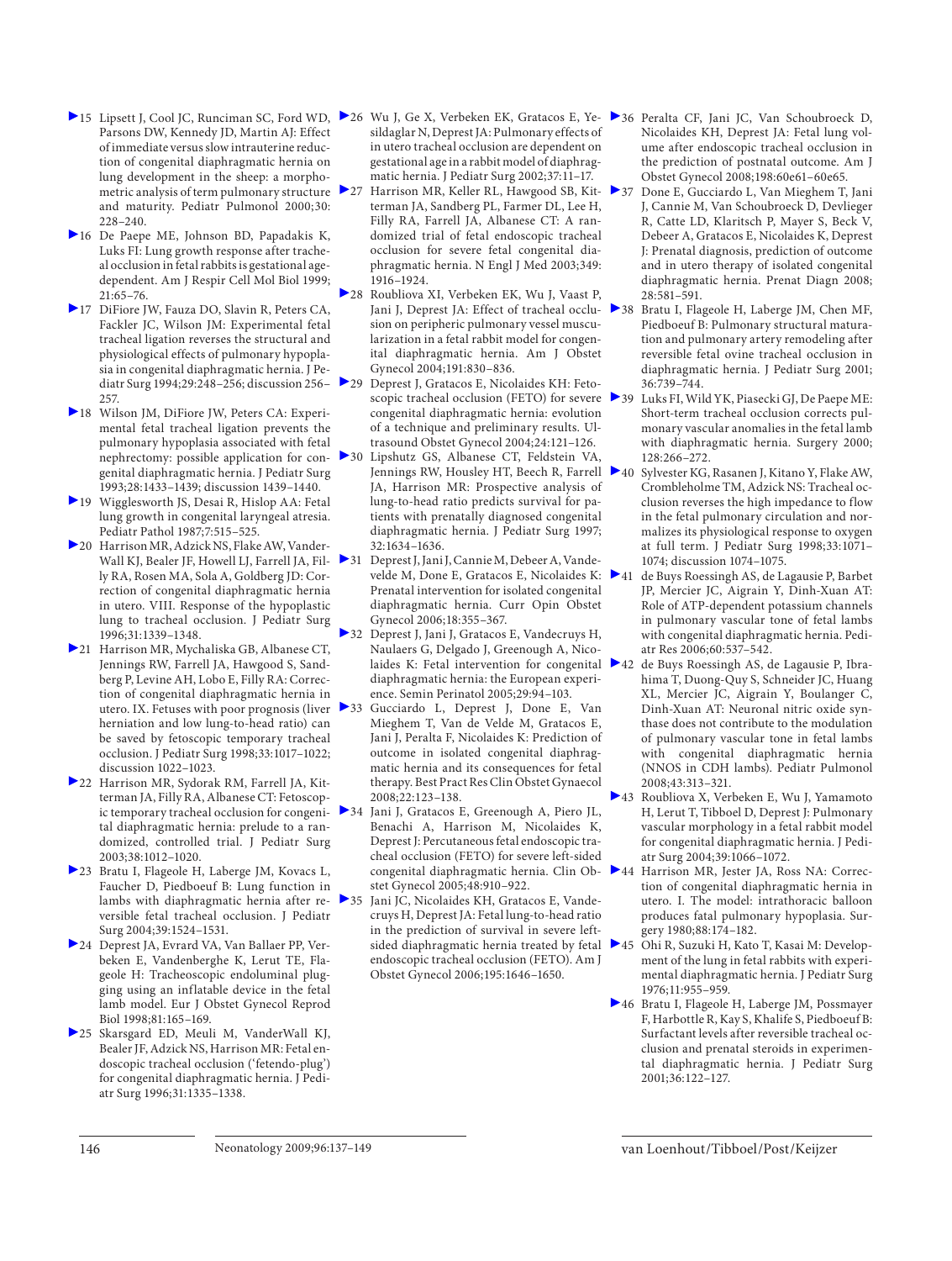- 47 Tannuri U, Rodrigues CJ, Maksoud-Filho 59 Enns GM, Cox VA, Goldstein RB, Gibbs DL, 72 Noble BR, Babiuk RP, Clugston RD, Under-JG, Santos MM, Tannuri AC, Rodrigues AJ Jr: The effects of prenatal intra-amniotic surfactant or dexamethasone administration on lung development are comparable to changes induced by tracheal ligation in an animal model of congenital diaphragmatic hernia: density, and collagen content. J Pediatr Surg 1998;33:1776–1783.
- 48 Keijzer R, Liu J, Deimling J, Tibboel D, Post hypoplasia in the nitrofen model of congenital diaphragmatic hernia. Am J Pathol 2000; 156:1299–1306.
- 49 Costlow RD, Manson JM: The heart and dia- 62 Iritani I: Experimental study on embryogenphragm: target organs in the neonatal death induced by nitrofen (2,4-dichlorophenyl-pnitrophenyl ether). Toxicology 1981;20:209- $\triangleright$ 63 227.
- 50 Ambrose AM, Larson PS, Borzelleca JF, Smith RB Jr, Hennigar GR Jr: Toxicologic studies on 2,4-dichlorophenyl-p-nitrophenyl ether. Toxicol Appl Pharmacol 1971;19: 263–275.
- 51 Migliazza L, Otten C, Xia H, Rodriguez JI, Diez-Pardo JA, Tovar JA: Cardiovascular malformations in congenital diaphragmatic hernia: human and experimental studies. J > 65 Pediatr Surg 1999;34:1352–1358.
- 52 Migliazza L, Xia H, Alvarez JI, Arnaiz A, Diez-Pardo JA, Alfonso LF, Tovar JA: Heart hypoplasia in experimental congenital diaphragmatic hernia. J Pediatr Surg 1999;34: 706–710; discussion 710–711.
- 53 Migliazza L, Xia H, Diez-Pardo JA, Tovar JA: Skeletal malformations associated with congenital diaphragmatic hernia: experimental and human studies. J Pediatr Surg 1999;34: 1624–1629.
- 54 Tenbrinck R, Tibboel D, Gaillard JL, Kluth D, Bos AP, Lachmann B, Molenaar JC: Experimentally induced congenital diaphragmatic hernia in rats. J Pediatr Surg 1990;25: 426–429.
- 55 Andersen DH: Incidence of congenital diaon a diet deficient in vitamin A. Am J Dis Child 1941;62:888–889.
- 56 Wilson JG, Roth CB, Warkany J: An analysis of the syndrome of malformations induced  $\triangleright$  69 by maternal vitamin A deficiency. Effects of restoration of vitamin A at various times during gestation. Am J Anat 1953;92:189– 217.
- 57 Mendelsohn C, Lohnes D, Decimo D, Lufkin T, LeMeur M, Chambon P, Mark M: Function of the RA receptors (RARs) during development (II). Multiple abnormalities at various stages of organogenesis in RAR double mutants. Development 1994;120:2749– 2771.
- Lefebvre M, Cloutier R: Retinol status of newborn infants with congenital diaphragmatic hernia. Pediatr Surg Int 1998;13:547– 549.
- Harrison MR, Golabi M: Congenital diaphragmatic defects and associated syndromes, malformations, and chromosome anomalies: a retrospective study of 60 patients and literature review. Am J Med Genet 1998;79:215–225.
- studies of lung glycogen content, elastic fiber ▶60 Biggio JR Jr, Descartes MD, Carroll AJ, Holt ▶73 Nakazawa N, Montedonico S, Takayasu H, RL: Congenital diaphragmatic hernia: is 15q26.1–26.2 a candidate locus? Am J Med Genet A 2004;126:183–185.
- M: Dual-hit hypothesis explains pulmonary 61 Greer JJ, Babiuk RP, Thebaud B: Etiology of noid hypothesis. Pediatr Res 2003;53:726– 730.
	- esis of congenital diaphragmatic hernia. Anat Embryol (Berl) 1984;169:133–139.
	- 63 Kluth D, Tenbrinck R, von Ekesparre M, Kangah R, Reich P, Brandsma A, Tibboel D, Lambrecht W: The natural history of connary hypoplasia in the embryo. J Pediatr Surg 1993;28:456–462; discussion 462–463.
	- 64 Montedonico S, Nakazawa N, Puri P: Retinoic acid rescues lung hypoplasia in nitrofen-induced hypoplastic foetal rat lung explants. Pediatr Surg Int 2006;22:2–8.
	- 65 Thebaud B, Barlier-Mur AM, Chailley-Heu B, Henrion-Caude A, Tibboel D, Dinh-Xuan AT, Bourbon JR: Restoring effects of vitamin A on surfactant synthesis in nitrofen-induced congenital diaphragmatic hernia in rats. Am J Respir Crit Care Med 2001;164: 1083–1089.
	- Thebaud B, Tibboel D, Rambaud C, Mercier JC, Bourbon JR, Dinh-Xuan AT, Archer SL: Vitamin A decreases the incidence and severity of nitrofen-induced congenital diaphragmatic hernia in rats. Am J Physiol 1999;277:L423–L429.
	- 67 Babiuk RP, Thebaud B, Greer JJ: Reductions in the incidence of nitrofen-induced diaphragmatic hernia by vitamin A and retinoic acid. Am J Physiol Lung Cell Mol Physiol 2004;286:L970–L973.
- phragmatic hernia in the young of rats bred 68 Duester G: Families of retinoid dehydrogenases regulating vitamin A function: production of visual pigment and retinoic acid. >79 Eur J Biochem 2000;267:4315–4324.
	- Duester G: Involvement of alcohol dehydrogenase, short-chain dehydrogenase/reductase, aldehyde dehydrogenase, and cytochrome p450 in the control of retinoid thesis. Biochemistry 1996;35:12221–12227.
	- 70 Hind M, Corcoran J, Maden M: Alveolar proliferation, retinoid synthesizing enzymes, and endogenous retinoids in the postnatal mouse lung. Different roles for ALDH-1 and RALDH-2. Am J Respir Cell Mol Biol 2002;26:67–73.
- 58 Major D, Cadenas M, Fournier L, Leclerc S, 71 Mey J, Babiuk RP, Clugston R, Zhang W, Greer JJ: Retinal dehydrogenase-2 is inhibited by compounds that induce congenital diaphragmatic hernias in rodents. Am J Pathol 2003;162:673–679.
- hill TM, Sun H, Kawaguchi R, Walfish PG, Blomhoff R, Gundersen TE, Greer JJ: Mechanisms of action of the congenital diaphragmatic hernia-inducing teratogen nitrofen. Am J Physiol Lung Cell Mol Physiol 2007; 293:L1079–L1087.
- Paradisi F, Puri P: Disturbance of retinol transportation causes nitrofen-induced hypoplastic lung. J Pediatr Surg 2007;42:345– 349.
- congenital diaphragmatic hernia: the reti- 74 Golzio C, Martinovic-Bouriel J, Thomas S, Mougou-Zrelli S, Grattagliano-Bessières B, Bonnière M, Delahaye S, Munnich A, Encha-Razavi F, Lyonnet S, Vekemans M, Attie-Bitach T, Etchevers HC: Matthew-Wood syndrome is caused by truncating mutations in the retinol-binding protein receptor gene STRA6. Am J Hum Genet 2007;80:1179– 1187.
- genital diaphragmatic hernia and pulmo- 75 Kawaguchi R, Yu J, Honda J, Hu J, Whitelegge J, Ping P, Wiita P, Bok D, Sun H: A membrane receptor for retinol binding protein mediates cellular uptake of vitamin A. Science 2007;315:820–825.
	- Pasutto F, Sticht H, Hammersen G, Gillessen-Kaesbach G, Fitzpatrick DR, Nurnberg G, Brasch F, Schirmer-Zimmermann H, Tolmie JL, Chitayat D, Houge G, Fernandez-Martinez L, Keating S, Mortier G, Hennekam RC, von der Wense A, Slavotinek A, Meinecke P, Bitoun P, Becker C, Nurnberg P, Reis A, Rauch A: Mutations in STRA6 cause a broad spectrum of malformations including anophthalmia, congenital heart defects, diaphragmatic hernia, alveolar capillary dysplasia, lung hypoplasia, and mental retardation. Am J Hum Genet 2007;80:550–560.
	- Ross AC: Retinoid production and catabolism: role of diet in regulating retinol esterification and retinoic acid oxidation. J Nutr 2003;133:291S–296S.
	- 78 Reijntjes S, Blentic A, Gale E, Maden M: The control of morphogen signalling: regulation of the synthesis and catabolism of retinoic acid in the developing embryo. Dev Biol 2005;285:224–237.
		- 79 Chinoy MR, Chi X, Cilley RE: Down-regulation of regulatory proteins for differentiation and proliferation in murine fetal hypoplastic lungs: Altered mesenchymal-epithelial interactions. Pediatr Pulmonol 2001; 32:129–141.
- signaling by activation of retinoic acid syn- 80 Chen MH, MacGowan A, Ward S, Bavik C, Greer JJ: The activation of the retinoic acid response element is inhibited in an animal model of congenital diaphragmatic hernia. Biol Neonate 2003;83:157–161.
	- 81 Rajatapiti P, Keijzer R, Blommaart PE, Lamers WH, De Krijger RR, Visser TJ, Tibboel D, Rottier R: Spatial and temporal expression of glucocorticoid, retinoid, and thyroid hormone receptors is not altered in lungs of congenital diaphragmatic hernia. Pediatr Res 2006;60:693–698.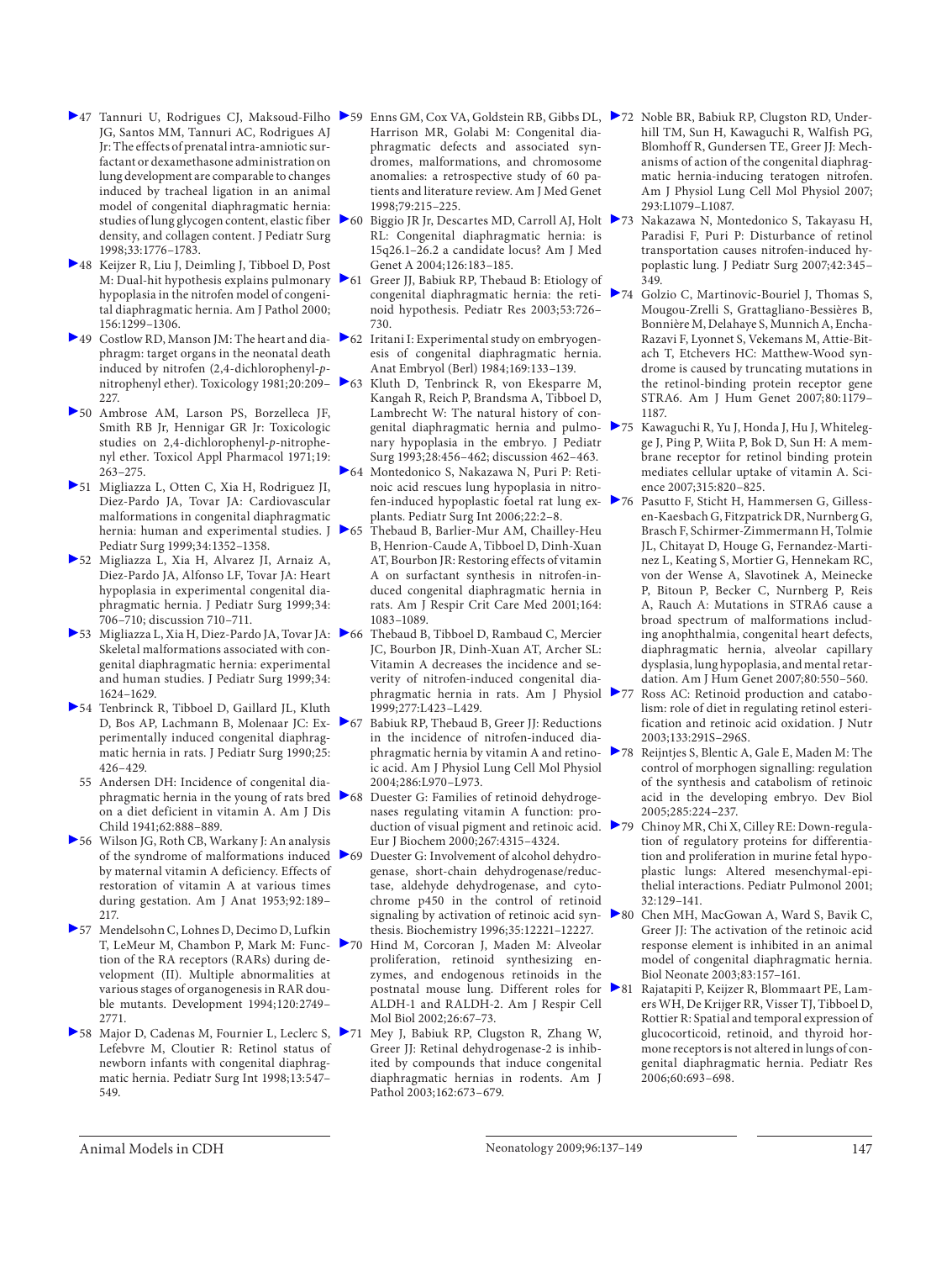- 82 Utiger RD: Thyroid hormone synthesis and physiology (2008). Retrieved June 27, 2008, at: http://www.utdol.com.
- 83 Gray LE Jr, Kavlock RJ: The effects of the herbicide 2,4-dichlorophenyl-p-nitrophenyl ether (NIT) on serum thyroid hormones in adult female mice. Toxicol Lett 1983;15:231– 235.
- 84 Manson JM, Brown T, Baldwin DM: Teratogenicity of nitrofen (2,4-dichloro-4'-nitrodiphenyl ether) and its effects on thyroid function in the rat. Toxicol Appl Pharmacol 1984; 73:323–335.
- 85 Brandsma AE, Tibboel D, Vulto IM, de Vijlder JJ, Ten Have-Opbroek AA, Wiersinga WM: Inhibition of  $T_3$ -receptor binding by nitrofen. Biochim Biophys Acta 1994;1201: 266–270.
- 86 Ayromlooi J, Berg PD, Valderrama E, Tobias MD: Midtrimester thyroidectomy in the ovine fetus. Pediatr Pharmacol (New York) 1983;3:15–28.
- 87 Holt J, Canavan JP, Goldspink DF: The influence of thyroid hormones on the growth of the lungs in perinatal rats. Int J Dev Biol 1993;37:467–472.
- 88 Keijzer R, Blommaart PJ, Labruyere WT, Vermeulen JL, Doulabi BZ, Bakker O, Tibboel D, Lamers WH: Expression of thyroid hormone receptors A and B in developing rat tissues; evidence for extensive posttranscriptional regulation. J Mol Endocrinol 2007;38: 523–535.
- 89 Perez-Castillo A, Bernal J, Ferreiro B, Pans T: The early ontogenesis of thyroid hormone receptor in the rat fetus. Endocrinology 1985;117:2457–2461.
- 90 Bradley DJ, Towle HC, Young WS 3rd: Spatial and temporal expression of  $\alpha$ - and  $\beta$ thyroid hormone receptor MRNAs, including the  $\beta_2$ -subtype, in the developing mammalian nervous system. J Neurosci 1992;12:2288–2302.
- 91 Morreale de Escobar G, Pastor R, Obregon MJ, Escobar del Rey F: Effects of maternal hypothyroidism on the weight and thyroid hormone content of rat embryonic tissues, before and after onset of fetal thyroid func-  $\geq 103$ tion. Endocrinology 1985;117:1890–1900.
- 92 Obregon MJ, Mallol J, Pastor R, Morreale de Escobar G, Escobar del Rey F: L -thyroxine and 3,5,3'-triiodo-L-thyronine in rat embryos before onset of fetal thyroid function. Endocrinology 1984;114:305–307.
- 93 Vulsma T, Gons MH, de Vijlder JJ: Maternalfetal transfer of thyroxine in congenital hypothyroidism due to a total organification defect or thyroid agenesis. N Engl J Med 1989;321:13–16.
- 94 Manson JM: Mechanism of nitrofen teratogenesis. Environ Health Perspect 1986;70: 137–147.
- 95 Tovar JA, Qi B, Diez-Pardo JA, Alfonso LF, 107 Villavicencio EH, Walterhouse DO, Ian-Arnaiz A, Alvarez FJ, Valls-i-Soler A, Morreale de Escobar G: Thyroid hormones in the pathogenesis of lung hypoplasia and immaturity induced in fetal rats by prenatal exposure to nitrofen. J Pediatr Surg 1997; 32:1295–1297.
- 96 Teramoto H, Guarino N, Puri P: Altered gene level expression of thyroid hormone receptors alpha-1 and beta-1 in the lung of nitrofen-induced diaphragmatic hernia. J Pediatr Surg 2001;36:1675–1678.
- Fraichard A, Chassande O, Plateroti M,  $\blacktriangleright$  110 Roux JP, Trouillas J, Dehay C, Legrand C, Gauthier K, Kedinger M, Malaval L, Rousset B, Samarut J: The T3R alpha gene encoding a thyroid hormone receptor is essential 2111 for post-natal development and thyroid hormone production. Embo J 1997;16: 4412–4420.
- 98 van Tuyl M, Blommaart PE, de Boer PA, Ellison AR, Tibboel D, Moorman AF, Lamers WH: Prenatal exposure to thyroid hormone is necessary for normal postnatal development of murine heart and lungs. Dev 113 Biol 2004;272:104–117.
- 99 Belik J, Davidge ST, Zhang W, Pan J, Greer JJ: Airway smooth muscle changes in the nitrofen-induced congenital diaphragmatic hernia rat model. Pediatr Res 2003;53: 737–743.
- 100 Kreidberg JA, Sariola H, Loring JM, Maeda M, Pelletier J, Housman D, Jaenisch R: WT-1 is required for early kidney development. Cell 1993;74:679–691.
- 101 Clugston RD, Klattig J, Englert C, Clagett-Dame M, Martinovic J, Benachi A, Greer JJ: Teratogen-induced, dietary and genetic models of congenital diaphragmatic hernia share a common mechanism of pathogenesis. Am J Pathol 2006;169:1541–1549.
- 102 Cho HY, Lee BS, Kang CH, Kim WH, Ha IS, Cheong HI, Choi Y: Hydrothorax in a patient with Denys-Drash syndrome associated with a diaphragmatic defect. Pediatr Nephrol 2006;21:1909–1912.
- Nordenskjold A, Friedman E, Anvret M: WT1 mutations in patients with Denys-Drash syndrome: a novel mutation in exon 8 and paternal allele origin. Hum Genet 1994;93:115–120.
- 104 Scott DA, Cooper ML, Stankiewicz P, Patel 118 Guilbert TW, Gebb SA, Shannon JM: Lung A, Potocki L, Cheung SW: Congenital diaphragmatic hernia in WAGR syndrome. Am J Med Genet A 2005;134:430–433.
- 105 Antonius T, van Bon B, Eggink A, van der Burgt I, Noordam K, van Heijst A: Denys- 2119 Drash syndrome and congenital diaphragmatic hernia: another case with the 1097G > A(arg366His) mutation. Am J Med Genet A 2008;146:496–499.
- 106 Nordenskjold A, Tapper-Persson M, Anvret M: No evidence of WT1 gene mutations in children with congenital diaphragmatic hernia. J Pediatr Surg 1996; 31: 925–927.
- naccone PM: The sonic hedgehog-patchedgli pathway in human development and disease. Am J Hum Genet 2000;67:1047– 1054.
- Litingtung Y, Lei L, Westphal H, Chiang C: Sonic hedgehog is essential to foregut development. Nat Genet 1998;20:58–61.
- Motoyama J, Liu J, Mo R, Ding Q, Post M, Hui CC: Essential function of Gli2 and Gli3 in the formation of lung, trachea and oesophagus. Nat Genet 1998;20:54–57.
- Pepicelli CV, Lewis PM, McMahon AP: Sonic hedgehog regulates branching morphogenesis in the mammalian lung. Curr Biol 1998;8:1083–1086.
- Unger S, Copland I, Tibboel D, Post M: Down-regulation of sonic hedgehog expression in pulmonary hypoplasia is associated with congenital diaphragmatic hernia. Am J Pathol 2003;162:547–555.
- Wert SE, Ruijter JM, Islam S, Schnitzer J, 112 Kim PC, Mo R, Hui Cc C: Murine models of VACTERL syndrome: role of sonic hedgehog signaling pathway. J Pediatr Surg 2001;36:381–384.
	- Brose K, Tessier-Lavigne M: Slit proteins: key regulators of axon guidance, axonal branching, and cell migration. Curr Opin Neurobiol 2000;10:95–102.
	- Liu J, Zhang L, Wang D, Shen H, Jiang M, Mei P, Hayden PS, Sedor JR, Hu H: Congenital diaphragmatic hernia, kidney agenesis and cardiac defects associated with Slit3-deficiency in mice. Mech Dev 2003; 120:1059–1070.
	- 115 Yuan W, Rao Y, Babiuk RP, Greer JJ, Wu JY, Ornitz DM: A genetic model for a central (septum transversum) congenital diaphragmatic hernia in mice lacking Slit3. Proc Natl Acad Sci USA 2003;100:5217– 5222
	- 116 Sharma S, Jain R, Singh MK, Gupta DK: A case of congenital diaphragmatic hernia with a hernia sac attached to the liver: hints for an early embryological insult. J Pediatr Surg 2007;42:1761–1763.
	- 117 Ackerman KG, Herron BJ, Vargas SO, Huang H, Tevosian SG, Kochilas L, Rao C, Pober BR, Babiuk RP, Epstein JA, Greer JJ, Beier DR: Fog2 is required for normal diaphragm and lung development in mice and humans. PLoS Genet 2005;1:58–65.
		- hypoplasia in the nitrofen model of congenital diaphragmatic hernia occurs early in development. Am J Physiol Lung Cell Mol Physiol 2000;279:L1159–L1171.
		- Jesudason EC, Connell MG, Fernig DG, Lloyd DA, Losty PD: Early lung malformations in congenital diaphragmatic hernia. J Pediatr Surg 2000;35:124–127; discussion 128.